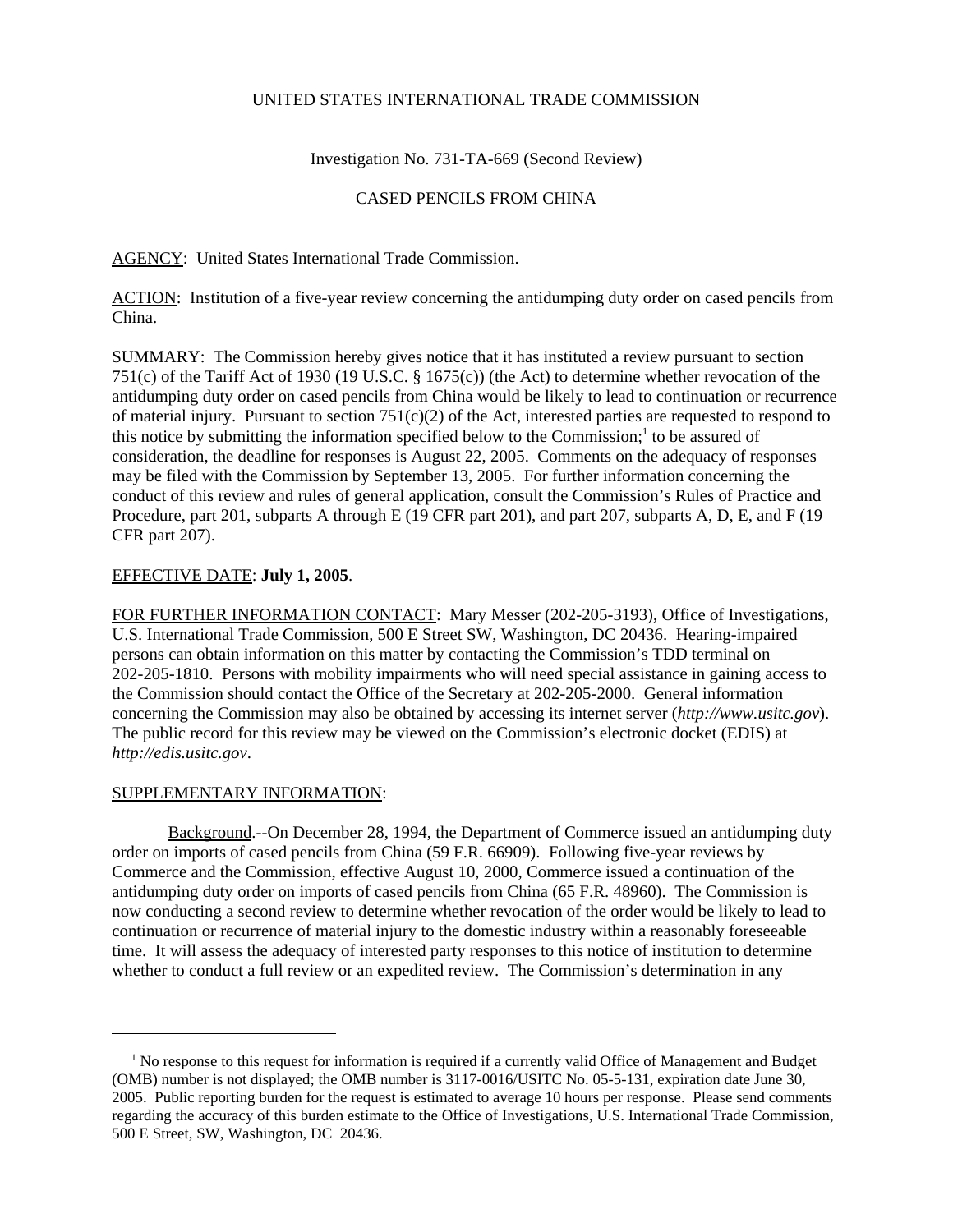expedited review will be based on the facts available, which may include information provided in response to this notice.

Definitions.--The following definitions apply to this review:

- (1) *Subject Merchandise* is the class or kind of merchandise that is within the scope of the five-year review, as defined by the Department of Commerce.
- (2) The *Subject Country* in this review is China.
- (3) The *Domestic Like Product* is the domestically produced product or products which are like, or in the absence of like, most similar in characteristics and uses with, the *Subject Merchandise*. In its original determination and its expedited five-year review determination, the Commission defined the *Domestic Like Product* as all cased pencils, coextensive with Commerce's scope.
- (4) The *Domestic Industry* is the U.S. producers as a whole of the *Domestic Like Product*, or those producers whose collective output of the *Domestic Like Product* constitutes a major proportion of the total domestic production of the product. In its original determination and its expedited five-year review determination, the Commission defined the *Domestic Industry* as all domestic producers of cased pencils. In its original determination, the Commission excluded one domestic producer, Pentech, from the *Domestic Industry* under the related parties provision.
- (5) An *Importer* is any person or firm engaged, either directly or through a parent company or subsidiary, in importing the *Subject Merchandise* into the United States from a foreign manufacturer or through its selling agent.

Participation in the review and public service list.--Persons, including industrial users of the *Subject Merchandise* and, if the merchandise is sold at the retail level, representative consumer organizations, wishing to participate in the review as parties must file an entry of appearance with the Secretary to the Commission, as provided in section 201.11(b)(4) of the Commission's rules, no later than 21 days after publication of this notice in the *Federal Register*. The Secretary will maintain a public service list containing the names and addresses of all persons, or their representatives, who are parties to the review.

Former Commission employees who are seeking to appear in Commission five-year reviews are reminded that they are required, pursuant to 19 C.F.R. § 201.15, to seek Commission approval if the matter in which they are seeking to appear was pending in any manner or form during their Commission employment. The Commission is seeking guidance as to whether a second transition five-year review is the "same particular matter" as the underlying original investigation for purposes of 19 C.F.R. § 201.15 and 18 U.S.C. § 207, the post employment statute for Federal employees. Former employees may seek informal advice from Commission ethics officials with respect to this and the related issue of whether the employee's participation was "personal and substantial." However, any informal consultation will not relieve former employees of the obligation to seek approval to appear from the Commission under its rule 201.15. For ethics advice, contact Carol McCue Verratti, Deputy Agency Ethics Official, at 202-205-3088.

Limited disclosure of business proprietary information (BPI) under an administrative protective order (APO) and APO service list.--Pursuant to section 207.7(a) of the Commission's rules, the Secretary will make BPI submitted in this review available to authorized applicants under the APO issued in the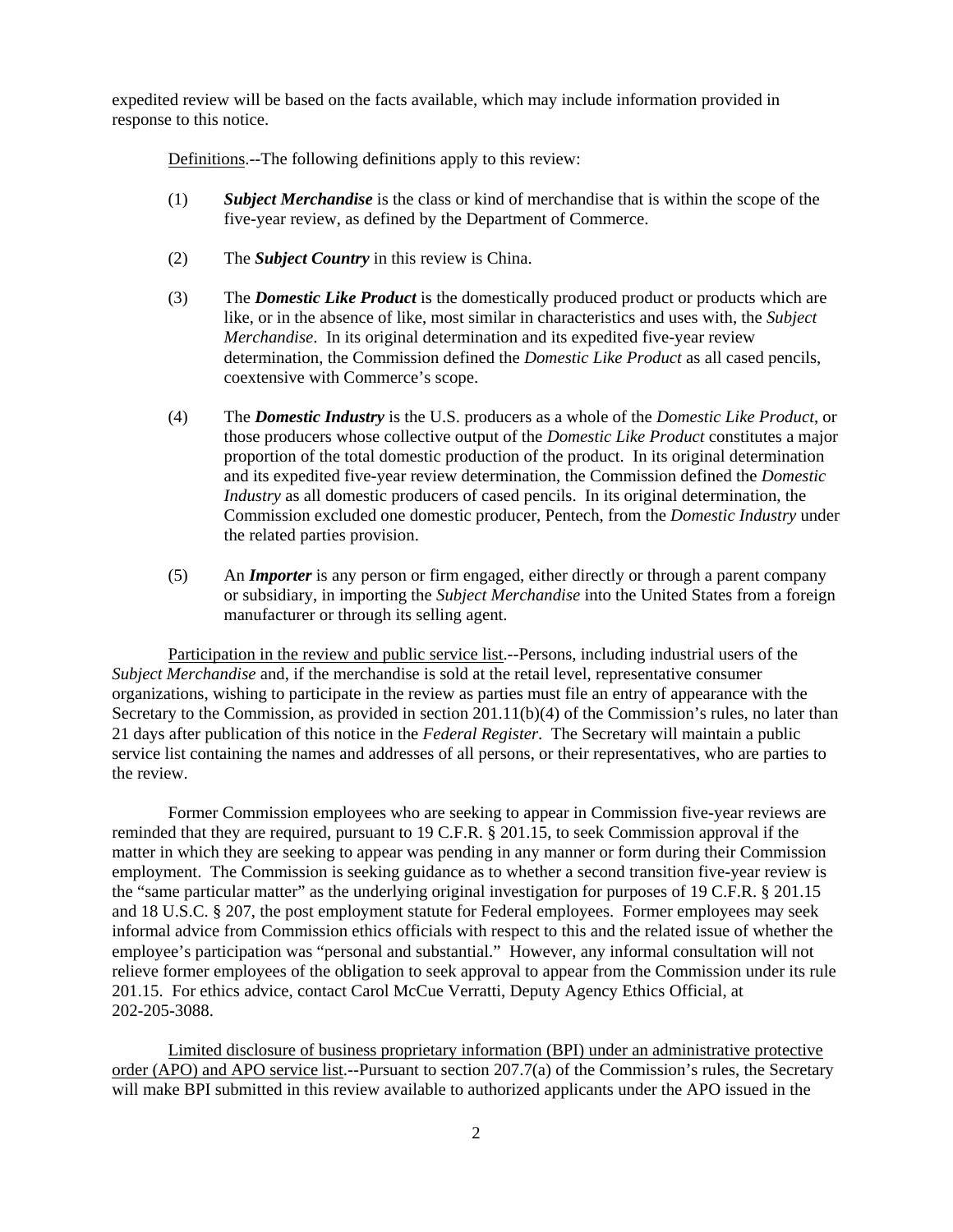review, provided that the application is made no later than 21 days after publication of this notice in the *Federal Register*. Authorized applicants must represent interested parties, as defined in 19 U.S.C. § 1677(9), who are parties to the review. A separate service list will be maintained by the Secretary for those parties authorized to receive BPI under the APO.

Certification.--Pursuant to section 207.3 of the Commission's rules, any person submitting information to the Commission in connection with this review must certify that the information is accurate and complete to the best of the submitter's knowledge. In making the certification, the submitter will be deemed to consent, unless otherwise specified, for the Commission, its employees, and contract personnel to use the information provided in any other reviews or investigations of the same or comparable products which the Commission conducts under Title VII of the Act, or in internal audits and investigations relating to the programs and operations of the Commission pursuant to 5 U.S.C. Appendix 3.

Written submissions.--Pursuant to section 207.61 of the Commission's rules, each interested party response to this notice must provide the information specified below. The deadline for filing such responses is August 22, 2005. Pursuant to section 207.62(b) of the Commission's rules, eligible parties (as specified in Commission rule 207.62(b)(1)) may also file comments concerning the adequacy of responses to the notice of institution and whether the Commission should conduct an expedited or full review. The deadline for filing such comments is September 13, 2005. All written submissions must conform with the provisions of sections 201.8 and 207.3 of the Commission's rules and any submissions that contain BPI must also conform with the requirements of sections 201.6 and 207.7 of the Commission's rules. The Commission's rules do not authorize filing of submissions with the Secretary by facsimile or electronic means, except to the extent permitted by section 201.8 of the Commission's rules, as amended, 67 Fed. Reg. 68036 (November 8, 2002). Also, in accordance with sections 201.16(c) and 207.3 of the Commission's rules, each document filed by a party to the review must be served on all other parties to the review (as identified by either the public or APO service list as appropriate), and a certificate of service must accompany the document (if you are not a party to the review you do not need to serve your response).

Inability to provide requested information.--Pursuant to section 207.61(c) of the Commission's rules, any interested party that cannot furnish the information requested by this notice in the requested form and manner shall notify the Commission at the earliest possible time, provide a full explanation of why it cannot provide the requested information, and indicate alternative forms in which it can provide equivalent information. If an interested party does not provide this notification (or the Commission finds the explanation provided in the notification inadequate) and fails to provide a complete response to this notice, the Commission may take an adverse inference against the party pursuant to section 776(b) of the Act in making its determination in the review.

## INFORMATION TO BE PROVIDED IN RESPONSE TO THIS NOTICE OF INSTITUTION: As used below, the term "firm" includes any related firms.

- (1) The name and address of your firm or entity (including World Wide Web address if available) and name, telephone number, fax number, and E-mail address of the certifying official.
- (2) A statement indicating whether your firm/entity is a U.S. producer of the *Domestic Like Product*, a U.S. union or worker group, a U.S. importer of the *Subject Merchandise*, a foreign producer or exporter of the *Subject Merchandise*, a U.S. or foreign trade or business association, or another interested party (including an explanation). If you are a union/worker group or trade/business association, identify the firms in which your workers are employed or which are members of your association.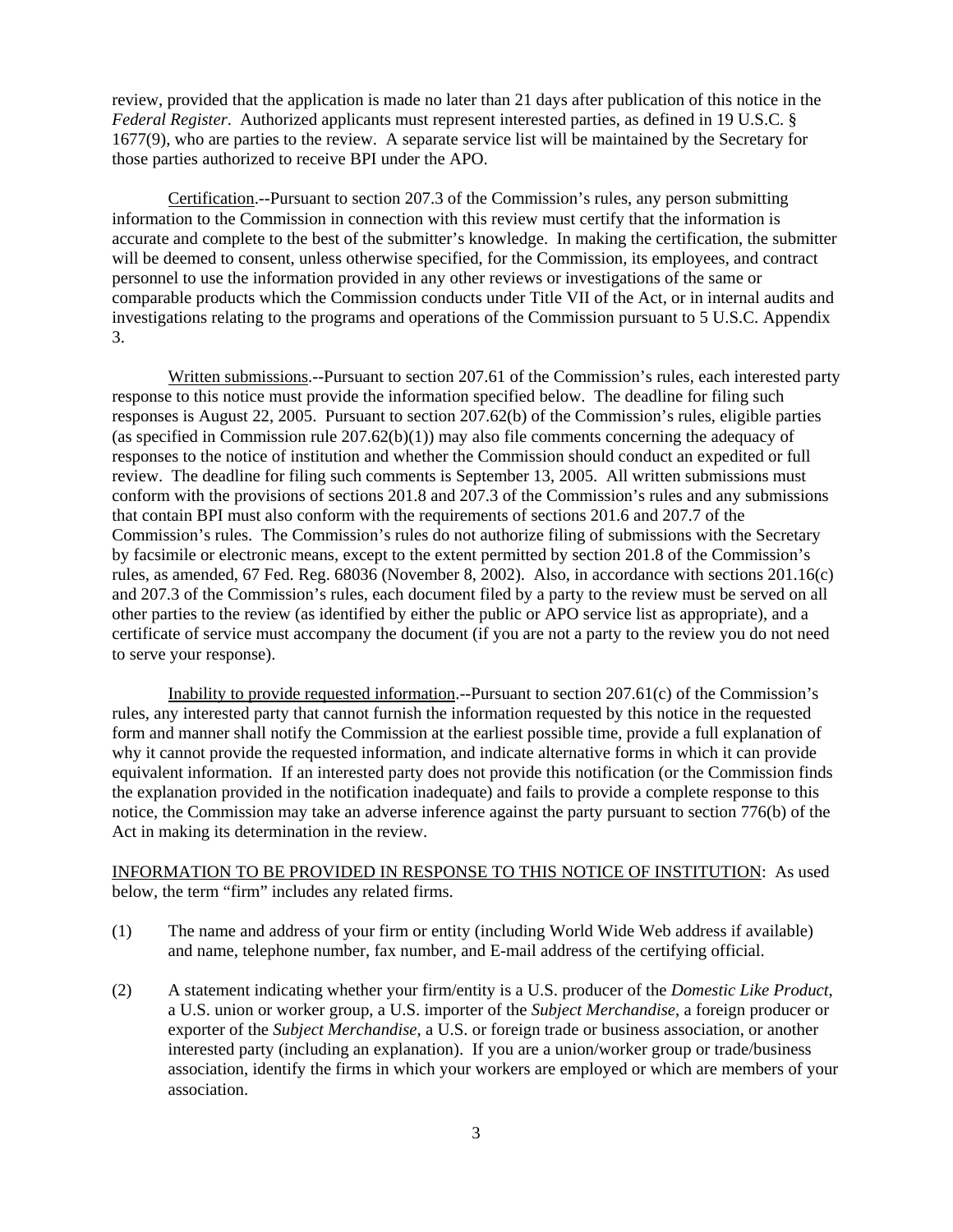- (3) A statement indicating whether your firm/entity is willing to participate in this review by providing information requested by the Commission.
- (4) A statement of the likely effects of the revocation of the antidumping duty order on the *Domestic Industry* in general and/or your firm/entity specifically. In your response, please discuss the various factors specified in section 752(a) of the Act (19 U.S.C. §  $1675a(a)$ ) including the likely volume of subject imports, likely price effects of subject imports, and likely impact of imports of *Subject Merchandise* on the *Domestic Industry*.
- (5) A list of all known and currently operating U.S. producers of the *Domestic Like Product*. Identify any known related parties and the nature of the relationship as defined in section 771(4)(B) of the Act (19 U.S.C. § 1677(4)(B)).
- (6) A list of all known and currently operating U.S. importers of the *Subject Merchandise* and producers of the *Subject Merchandise* in the *Subject Country* that currently export or have exported *Subject Merchandise* to the United States or other countries after 1998.
- (7) If you are a U.S. producer of the *Domestic Like Product*, provide the following information on your firm's operations on that product during calendar year 2004 (report quantity data in gross and value data in U.S. dollars, f.o.b. plant). If you are a union/worker group or trade/business association, provide the information, on an aggregate basis, for the firms in which your workers are employed/which are members of your association.
	- (a) Production (quantity) and, if known, an estimate of the percentage of total U.S. production of the *Domestic Like Product* accounted for by your firm's(s') production;
	- (b) the quantity and value of U.S. commercial shipments of the *Domestic Like Product* produced in your U.S. plant(s); and
	- (c) the quantity and value of U.S. internal consumption/company transfers of the *Domestic Like Product* produced in your U.S. plant(s).
- (8) If you are a U.S. importer or a trade/business association of U.S. importers of the *Subject Merchandise* from the *Subject Country*, provide the following information on your firm's(s') operations on that product during calendar year 2004 (report quantity data in gross and value data in U.S. dollars). If you are a trade/business association, provide the information, on an aggregate basis, for the firms which are members of your association.
	- (a) The quantity and value (landed, duty-paid but not including antidumping duties) of U.S. imports and, if known, an estimate of the percentage of total U.S. imports of *Subject Merchandise* from the *Subject Country* accounted for by your firm's(s') imports;
	- (b) the quantity and value (f.o.b. U.S. port, including antidumping duties) of U.S. commercial shipments of *Subject Merchandise* imported from the *Subject Country*; and
	- (c) the quantity and value (f.o.b. U.S. port, including antidumping duties) of U.S. internal consumption/company transfers of *Subject Merchandise* imported from the *Subject Country*.
- (9) If you are a producer, an exporter, or a trade/business association of producers or exporters of the *Subject Merchandise* in the *Subject Country*, provide the following information on your firm's(s')